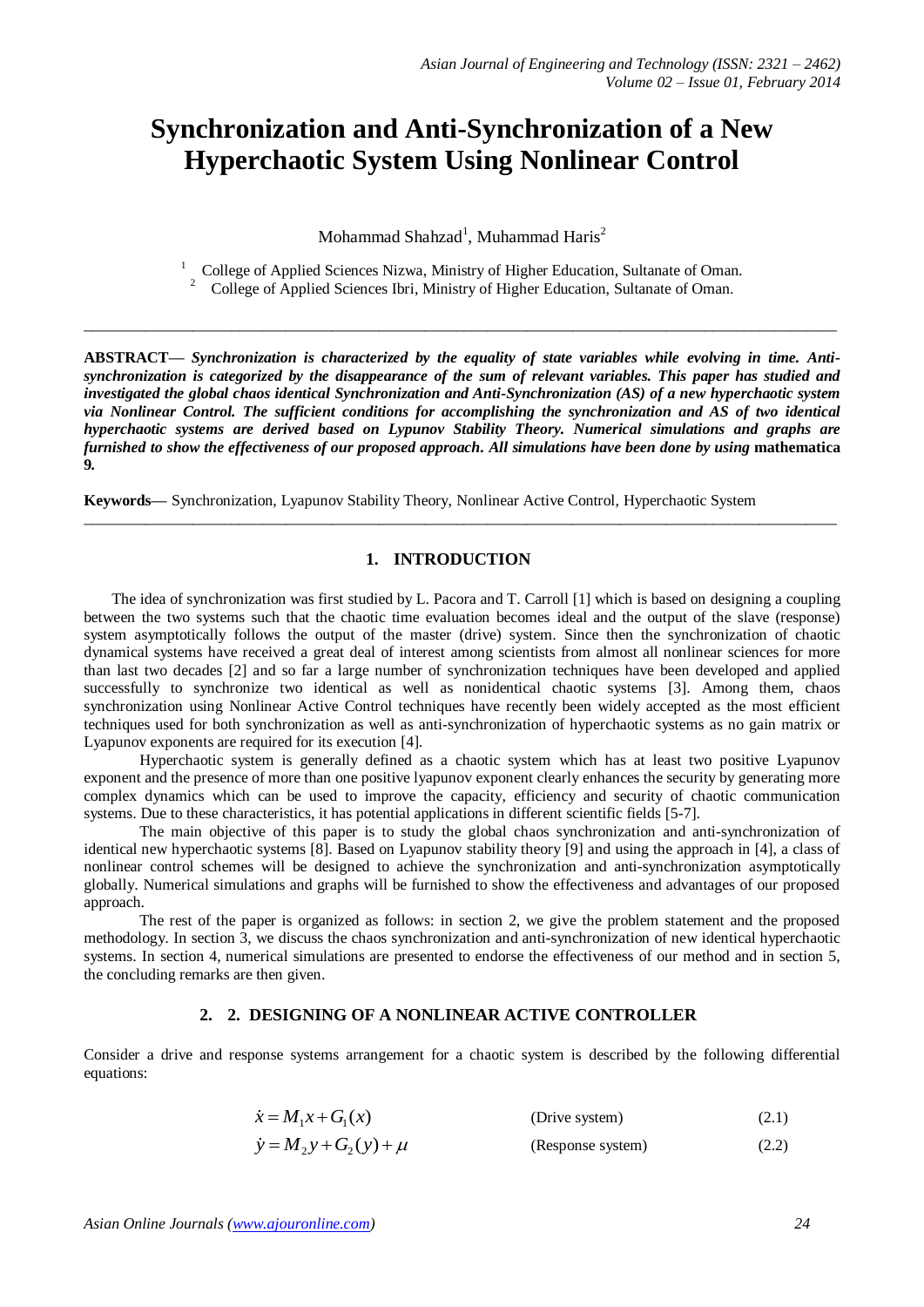where  $\mathbf{x}, \mathbf{y} \in \mathbb{R}^n$  are the corresponding state vectors,  $M_1, M_2 \in \mathbb{R}^n$  are the matrices  $(n \times n)$  of system parameters and  $G_1, G_2: R^n \to R^n$  are the continuous nonlinear functions and '  $\mu(t)$  ' is a nonlinear state feedback controller yet to be design.

If  $M_1 = M_2$  and/or  $G_1(\square) = G_2(\square)$ , then **x** and **y** are the states of two identical chaotic systems.

If  $M_1 \neq M_2$  and/or  $G_1(\square) \neq G_2(\square)$ , then **x** and **y** are the states of two different chaotic systems.

The error dynamics for synchronization of chaotic systems (2.1) and (2.2) is described as,

$$
\dot{e} = M_2 y - M_1 x + G_2(y) - G_1(x) + \mu(t)
$$
\n(2.3)

where,

$$
e_i = y_i - x_i
$$

For the two non-identical chaotic systems without controller,  $(\mu_i(t) = 0)$ , if the initial conditions, For the two non-identical chaotic systems without controller,  $(\mu_i(t) = 0)$ , if the initial conditions,  $(x_{1i}(0), x_{2i}(0), ..., x_{ni}(0) \neq y_{1j}(0), y_{2j}(0), ..., y_{nj}(0))$ , then the trajectories of the two chaotic systems will rapidly split from each other at the course of time and will become totally unsynchronized. Thus the synchronization problem is essentially to find a feedback controller  $\mu(t) \in R^{n \times 1}$  ' such that, it stabilizes the error dynamics (2.3) for all initial conditions, i.e., if,

$$
\lim_{t\to\infty} ||y_i(t) - x_i(t)|| = \lim_{t\to\infty} ||e_i(t)|| = 0, \text{ for all } e_i(0) \in \mathbb{R}^n,
$$

then the two chaotic systems (2.1) and (2.2) are said to be synchronized.

Let if we consider a candidate Lyapunov Error Function as:

$$
V(t) = e^T A e
$$

where the matrix **A** is a positive definite matrix [9]. It can be noticed that,  $V: R^n \to R^n$  is a positive definite function by construction. We further assume that the parameters of the drive and response systems are known and the states of both chaotic systems are measurable.

We may achieve the synchronization by selecting a non-linear controller  $\mu(t) \in R^{n \times 1}$  to make  $-\dot{V}(e) = e^T B e$ be a positive definite matrix, then by Lyapunov Stability Theory [9], the states of the drive and response systems will be globally asymptotically synchronized.

#### **3. SYNCHRONIZATION VIA NONLINEAR ACTIVE CONTROL**

**System Description:** Liu Wen-Bo et. al., [8] proposed and studied a new continuous autonomous hyperchaotic system in which each equation in the system contains 2-term cross product and is described as:

$$
\begin{aligned}\n\dot{x} &= \kappa_1 x - yz \\
\dot{y} &= -\kappa_2 y + xz + \varphi w \\
\dot{z} &= -\kappa_3 z + xy \\
\dot{w} &= -\kappa_4 w + \xi xz\n\end{aligned}
$$
\n(3.1.1)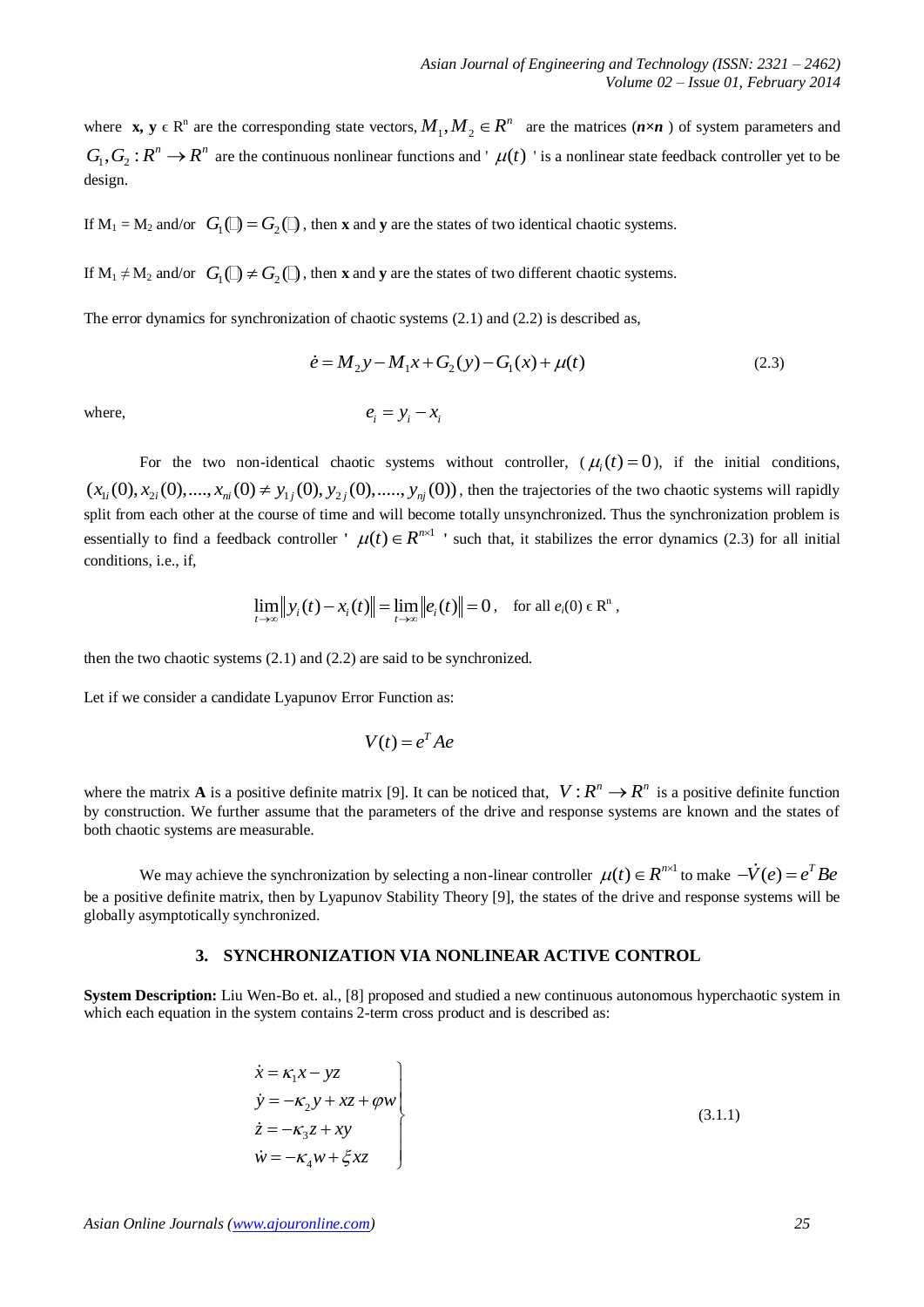where  $x, y, z, w \in \mathbb{R}^n$  are the state variables and  $\kappa_1, \kappa_2, \kappa_3, \kappa_4, \varphi$  and  $\xi$  are all positive real constant parameters with  $\kappa_1 = 2, \kappa_2 = 3, \kappa_3 = 1.5, \kappa_4 = 2, \varphi \in [0.4, 3)$  and  $\xi = -1$ . a  $x, y, z, w \in \mathbb{R}^n$  are the state variables and  $\kappa_1, \kappa_2, \kappa_3, \kappa_4, \varphi$  and  $\kappa_1 = 2, \kappa_2 = 3, \kappa_3 = 1.5, \kappa_4 = 2, \varphi \in [0.4, 3)$  and  $\xi = -1$ .

By linearization of system (3.1.1) at  $(x, y, z, w) = (0, 0, 0, 0)$ , the eigenvalues are:  $\lambda_1 = 2$ ,  $\lambda_2 = -3$ ,  $\lambda_3 = -1.5$ and  $\lambda_4 = -2$ .

The chaotic system (3.1.1) exhibits a chaotic attractor when the parameter values are taken as:  $\kappa_1 = 2$ ,  $\kappa_2 = 3$ ,  $\kappa_3 = 1.5$ ,  $\kappa_4 = 2$ ,  $\varphi = 1.6$  and  $\xi = -1$ .

For the dynamical properties such as hyperchaotic behavior, bifurcation, single scroll, the 2-scroll and 4-scroll chaotic attractors etc. for the system (3.1.1), please see reference [8].

To achieve the identical synchronization of the hyperchaotic system (3.1.1), let us consider the drive-response systems configuration is described as:

$$
\begin{aligned}\n\dot{x}_1 &= \kappa_1 x_1 - y_1 z_1 \\
\dot{y}_1 &= -\kappa_2 y_1 + x_1 z_1 + \varphi w_1 \\
\dot{z}_1 &= -\kappa_3 z_1 + x_1 y_1 \\
\dot{w}_1 &= -\kappa_4 w_1 - x_1 z_1\n\end{aligned}
$$
\n(Drive system) (3.1.2)

and

$$
\begin{aligned}\n\dot{x}_2 &= \kappa_1 x_2 - y_2 z_2 + \mu_1 \\
\dot{y}_2 &= -\kappa_2 y_2 + x_2 z_2 + \varphi w_2 + \mu_2 \\
\dot{z}_2 &= -\kappa_3 z_2 + x_2 y_2 + \mu_3 \\
\dot{w}_2 &= -\kappa_4 w_2 - x_2 z_2 + \mu_4\n\end{aligned}\n\tag{3.1.3}
$$

where  $\mathbf{x}_i, \mathbf{y}_i, \mathbf{z}_i, \mathbf{w}_i \in \mathbb{R}^n$  for  $i = 1, 2$  are the state variables of the corresponding drive and response systems,  $\kappa_1$ ,  $\kappa_2$ ,  $\kappa_3$ ,  $\kappa_4$  and  $\varphi$  are system parameters and  $\mu(t) = [\mu_1(t), \mu_2(t), \mu_3(t), \mu_4(t)]^T \in R^{n \times 1}$ tate variables of the corresponding drive and response systems,<br>  $\mu(t) = [\mu_1(t), \mu_2(t), \mu_3(t), \mu_4(t)]^T \in R^{n \times 1}$  are the nonlinear controllers which is yet to be designed.

The aim of this section is to determine the nonlinear controller  $\mu(t) \in R^{n \times 1}$  such that the two identical hyperchaotic systems (3.2.2) and (3.2.3) are synchronize asymptotically globally.

The synchronization error dynamics of equations (3.2.2) and (3.2.3) is defined as,

$$
\dot{e}_1 = \kappa_1 e_1 - (y_2 z_2 - y_1 z_1) + \mu_1 \n\dot{e}_2 = -\kappa_2 e_2 + \varphi e_4 + (x_2 z_2 - x_1 z_1) + \mu_2 \n\dot{e}_3 = -\kappa_3 e_3 + (x_2 y_2 - x_1 y_1) + \mu_3 \n\dot{e}_4 = -\kappa_4 e_4 - (x_2 z_2 - x_1 z_1) + \mu_4
$$
\n(3.1.4)

Thus the aim of this section is to synchronize two identical hyperchaotic systems (3.1.2) and (3.1.3) by designing such nonlinear feedback controllers that ensure the asymptotic stability of the error system (3.1.4). To achieve this goal, let us assume the following theorem.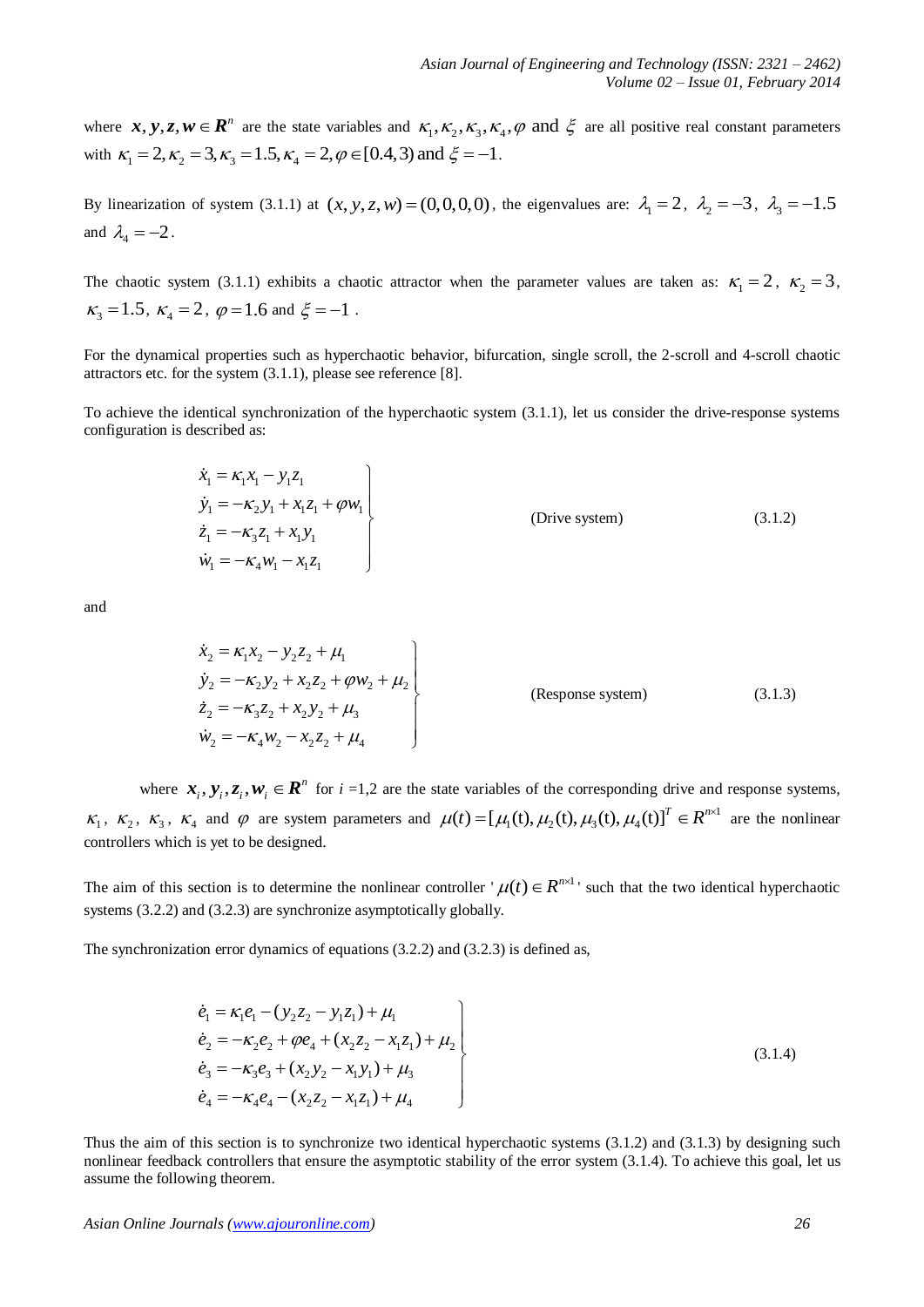**Theorem 2.** The two Chaotic Systems (3.1.2) and (3.1.3) will achieve asymptotically globally synchronization for all **Theorem 2.** The two Chaotic Systems (3.1.2) and (3.1.3) will achieve asymptotically globally synchror initial conditions  $(x_1(0), x_2(0), x_3(0), x_4(0) \neq y_1(0), y_2(0), y_3(0), y_4(0))$  with following control law:

$$
\mu_1(t) = -2\kappa_1 e_1 + (y_2 z_2 - y_1 z_1) \n\mu_2(t) = x_1 z_1 - x_2 z_2 \n\mu_3(t) = x_1 y_1 - x_2 y_2 \n\mu_4(t) = -\varphi e_4 + (x_2 z_2 - x_1 z_1)
$$
\n(3.1.5)

**Proof.** Let us assume that the states of both systems (3.1.2) and (3.1.3) are measurable and the parameters of the drive and response systems are known. Let us construct a Lyapunov error function candidate as,

$$
V(t) = e^T A e \tag{3.1.6}
$$

where

1 0 0 0  $0 \quad 2 \quad 0 \quad 0$  $0 \t 0 \t 0.5 \t 0$  $0 \t 0 \t 0 \t 2$ *A*  $\begin{pmatrix} 1 & 0 & 0 & 0 \\ 0 & 2 & 0 & 0 \end{pmatrix}$  $=\begin{vmatrix} 0 & 2 & 0 & 0 \\ 0 & 0 & 0 & 0 \end{vmatrix}$  is a  $\begin{vmatrix} 0 & 0 & 0.5 & 0 \end{vmatrix}$  is  $\begin{pmatrix} 0 & 0 & 0.5 & 0 \\ 0 & 0 & 0 & 2 \end{pmatrix}$ is a positive definite function.

Now the time derivative of the Lypunov Error Function is,

ne time derivative of the Lypunov Error Function is,  
\n
$$
\dot{V}(t) = -2k_1e_1^2 - 3k_2e_2^2 - k_3e_3^2 - 2k_4e_4^2 = -e^T \begin{pmatrix} 2k_1 & 0 & 0 & 0 \\ 0 & 3k_2 & 0 & 0 \\ 0 & 0 & k_3 & 0 \\ 0 & 0 & 0 & 2k_4 \end{pmatrix} e \prec 0
$$

Therefore,  $-\dot{V}(t) = e^T B e$  and 4 0 0 0  $0 \t6 \t0 \t0$  $0 \t 0 \t 1.5 \t 0$  $0 \t 0 \t 0 \t 4$ *B*  $\begin{pmatrix} 4 & 0 & 0 & 0 \\ 0 & 6 & 0 & 0 \end{pmatrix}$  $=\begin{vmatrix} 0 & 6 & 0 & 0 \\ 0 & 0 & 1 & 0 \end{vmatrix}$  w  $\begin{pmatrix} 0 & 0 & 1.5 & 0 \end{pmatrix}$  w  $\begin{pmatrix} 0 & 0 & 1.5 & 0 \\ 0 & 0 & 0 & 4 \end{pmatrix}$ which is also a positive definite matrix.

Hence based on Lyapunov Stability Theory [9], the origin of the error dynamics converge to the origin asymptotically. Thus drive and response systems (3.1.2) and (3.1.3) are asymptotically globally synchronized.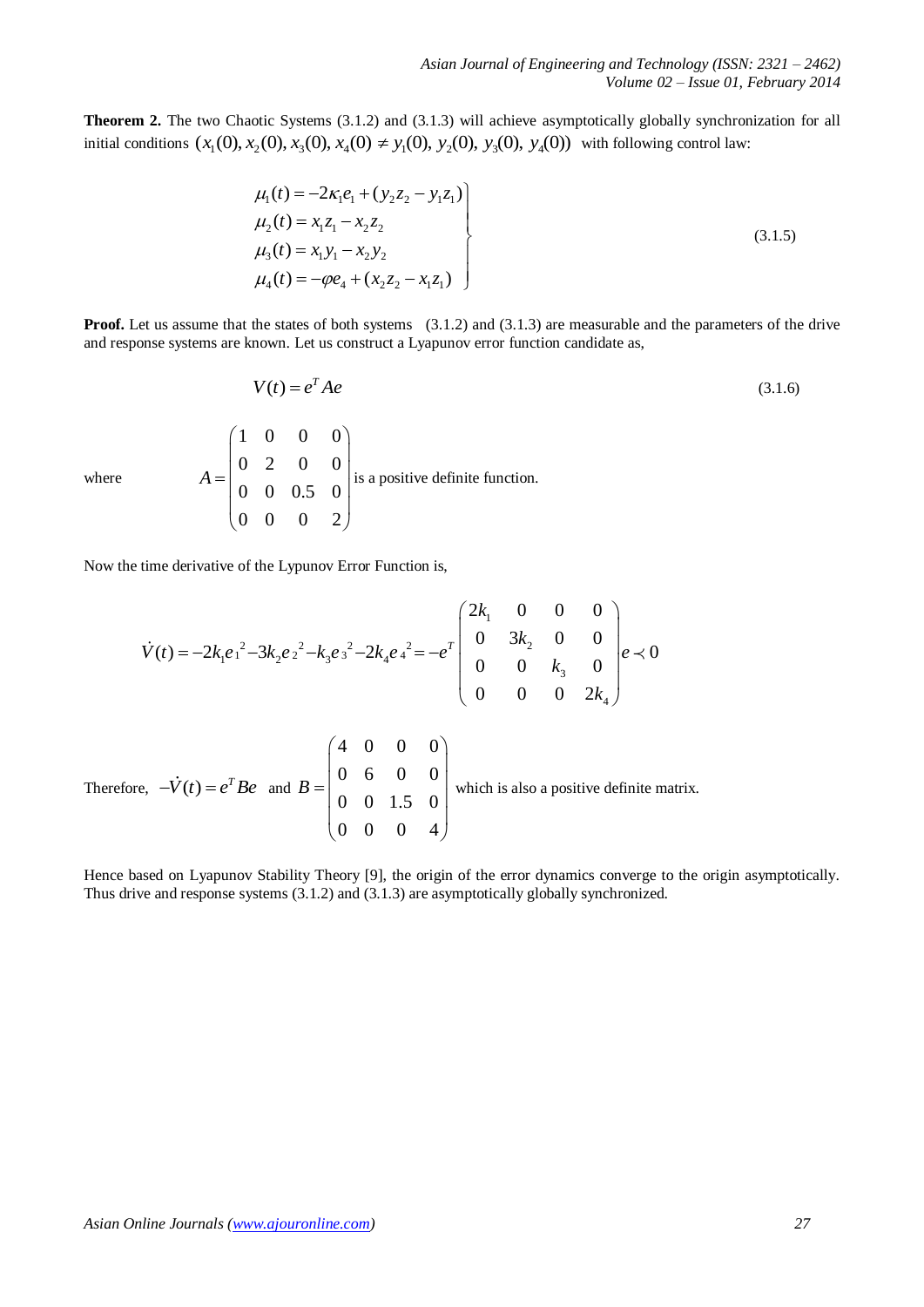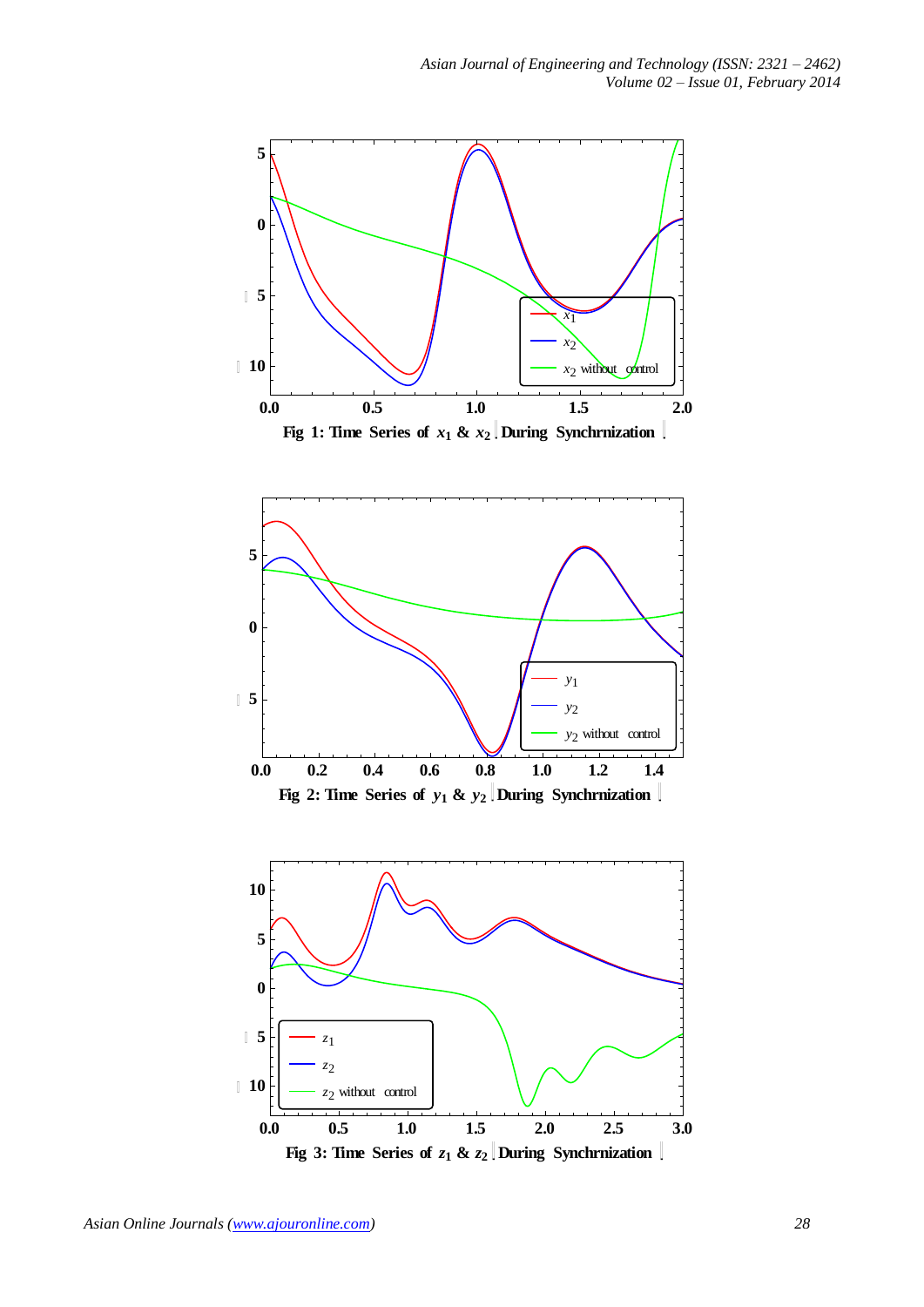

#### *Anti-Synchronization via Nonlinear Active Control*

In this section, we present the purpose of the study which is to achieve stable anti-synchronization between two identical hyperchaotic systems [8] by using Nonlinear Active Control. To achieve this goal, let us consider the driveresponse systems arrangement for the identical anti-synchronization of a new hyperchaotic system [8] is described as:

$$
\begin{aligned}\n\dot{x}_1 &= \kappa_1 x_1 - y_1 z_1 \\
\dot{y}_1 &= -\kappa_2 y_1 + x_1 z_1 + \varphi w_1 \\
\dot{z}_1 &= -\kappa_3 z_1 + x_1 y_1 \\
\dot{w}_1 &= -\kappa_4 w_1 - x_1 z_1\n\end{aligned}
$$
\n(Drive system) (3.2.1)

and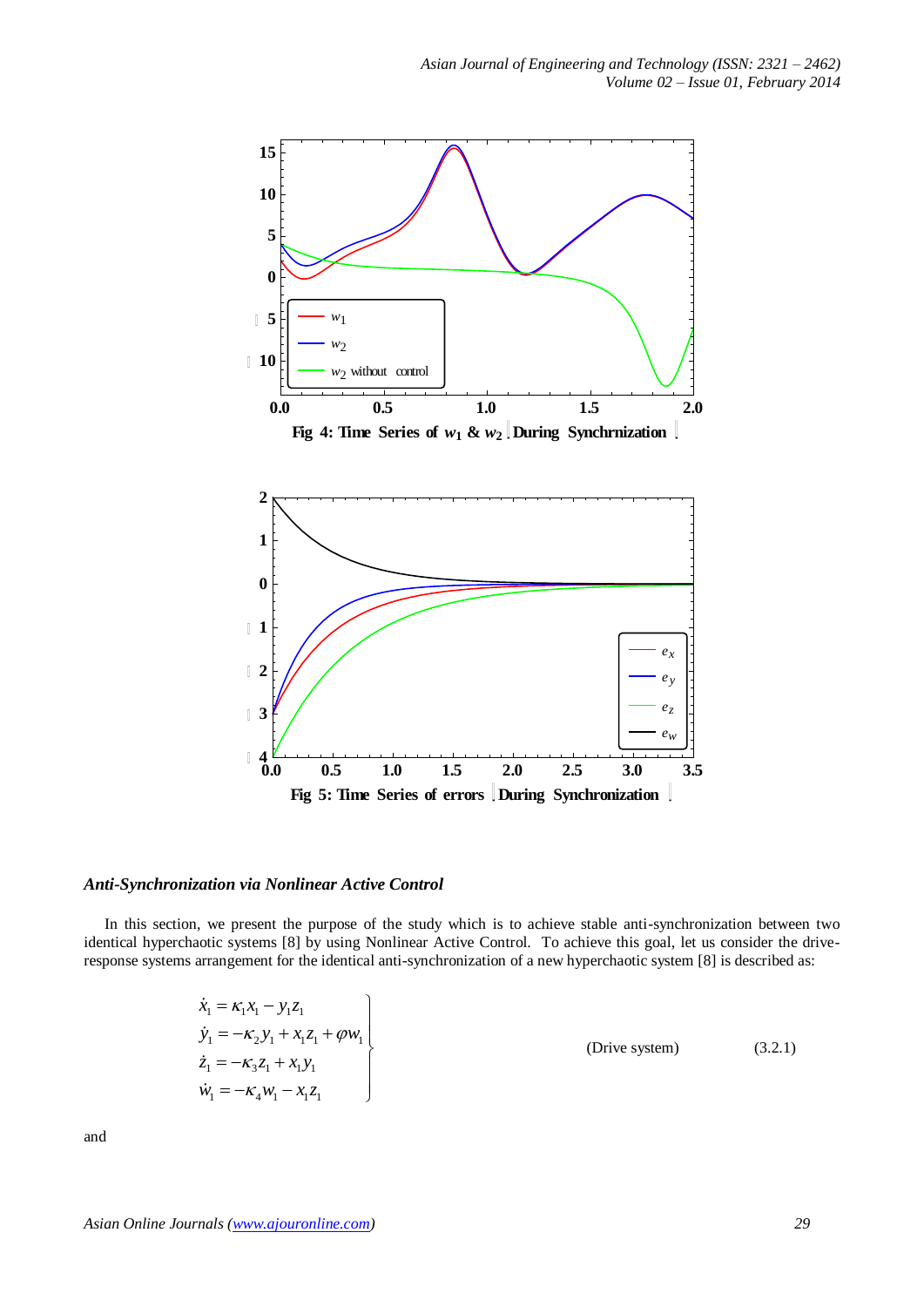$$
\begin{aligned}\n\dot{x}_2 &= \kappa_1 x_2 - y_2 z_2 + \mu_1 \\
\dot{y}_2 &= -\kappa_2 y_2 + x_2 z_2 + \varphi w_2 + \mu_2 \\
\dot{z}_2 &= -\kappa_3 z_2 + x_2 y_2 + \mu_3 \\
\dot{w}_2 &= -\kappa_4 w_2 - x_2 z_2 + \mu_4\n\end{aligned}
$$
\n(Response System) (3.2.2)

For chaotic Anti-Synchronization of the two drive-response systems, the error dynamics can be described as,

$$
\begin{aligned}\ne_1 &= x_1 + x_2 \\
e_2 &= y_1 + y_2 \\
e_3 &= z_1 + z_2 \\
e_4 &= w_1 + w_2\n\end{aligned}
$$

Thus from systems of equations (3.2.1) and (3.2.2), the error dynamics can be described as:

$$
\dot{x}_2 = K_1 x_2 - y_2 z_2 + \mu_1
$$
\n
$$
\dot{y}_2 = -\kappa_2 y_2 + x_2 z_2 + \varphi w_2 + \mu_2
$$
\n
$$
\dot{z}_2 = -\kappa_3 z_2 + x_3 y_2 + \mu_3
$$
\n(Respose System) (3.2.2)  
\n
$$
\dot{y}_2 = -\kappa_4 w_2 - x_1 z_2 + \mu_4
$$
\nFor chaotic Anti-Syndronization of the two drive-response systems, the error dynamics can be described as,  
\n
$$
e_1 = x_1 + x_2
$$
\n
$$
e_2 = y_1 + y_2
$$
\n
$$
e_3 = z_1 + z_2
$$
\n
$$
e_4 = w_1 + w_3
$$
\nThus from systems of equations (3.2.1) and (3.2.2), the error dynamics can be described as:  
\n
$$
\dot{e}_1 = K_1 e_1 - (y_1 z_1 + y_2 z_2) + \mu_1
$$
\n
$$
\dot{e}_1 = -K_2 e_2 + \varphi e_4 + (x_2 z_2 + x_1 z_1) + \mu_2
$$
\n
$$
\dot{e}_2 = -\kappa_2 e_3 + (\kappa_2 y_2 + x_1 y_1) + \mu_3
$$
\n
$$
\dot{e}_3 = -\kappa_2 e_4 - (\kappa_2 z_2 + x_1 z_1) + \mu_4
$$
\n(3.2.3)  
\nLet us define the Nonlinear Controller  $\mu(t) = [ \mu_4(t), \mu_2(t), \mu_3(t), \mu_4(t)]^T \in \mathbb{R}^{n \text{-}1}$  as,  
\n
$$
\mu_4(t) = -2\kappa_1 e_1 + y_1 z_2 + y_2 z_2
$$
\n
$$
\mu_5(t) = -\varphi e_4 - (x_2 z_2 + x_1 z_1)
$$
\n
$$
\mu_6(t) = (-x_3 y_2 + x_1 y_1)
$$
\n(3.2.4)  
\n
$$
\mu_7(t) = (-x_3 y_2 + x_1 y_1)
$$
\n(3.2.5)  
\n
$$
\dot{e}_1 = -\kappa_2 e_1
$$
\n
$$
\dot{e}_2 =
$$

Let us define the Nonlinear Controller  $\mu(t) = [\mu_1(t), \mu_2(t), \mu_3(t), \mu_4(t)]^T \in R^{n \times 1}$  $\mu(t) = [\mu_1(t), \mu_2(t), \mu_3(t), \mu_4(t)]^T \in R^{n \times 1}$  as,

$$
\mu_1(t) = -2\kappa_1 e_1 + y_1 z_1 + y_2 z_2 \n\mu_2(t) = -\varphi e_4 - (x_2 z_2 + x_1 z_1) \n\mu_3(t) = -(x_2 y_2 + x_1 y_1) \n\mu_4(t) = (x_2 z_2 + x_1 z_1)
$$
\n(3.2.4)

Replacing equations (3.2.4) in (3.2.3), we have,

$$
\begin{aligned}\n\dot{e}_1 &= -\kappa_1 e_1 \\
\dot{e}_1 &= -\kappa_2 e_2 \\
\dot{e}_3 &= -\kappa_3 e_3 \\
\dot{e}_4 &= -\kappa_4 e_4\n\end{aligned}
$$
\n(3.2.5)

Let us construct a Lyapunov Error Function Candidate as:

$$
V(t) = \frac{1}{2} (e_1^2 + e_2^2 + e_3^2 + e_4^2)
$$
 (3.2.6)

Now the time derivative of the Lypunov Error Function is,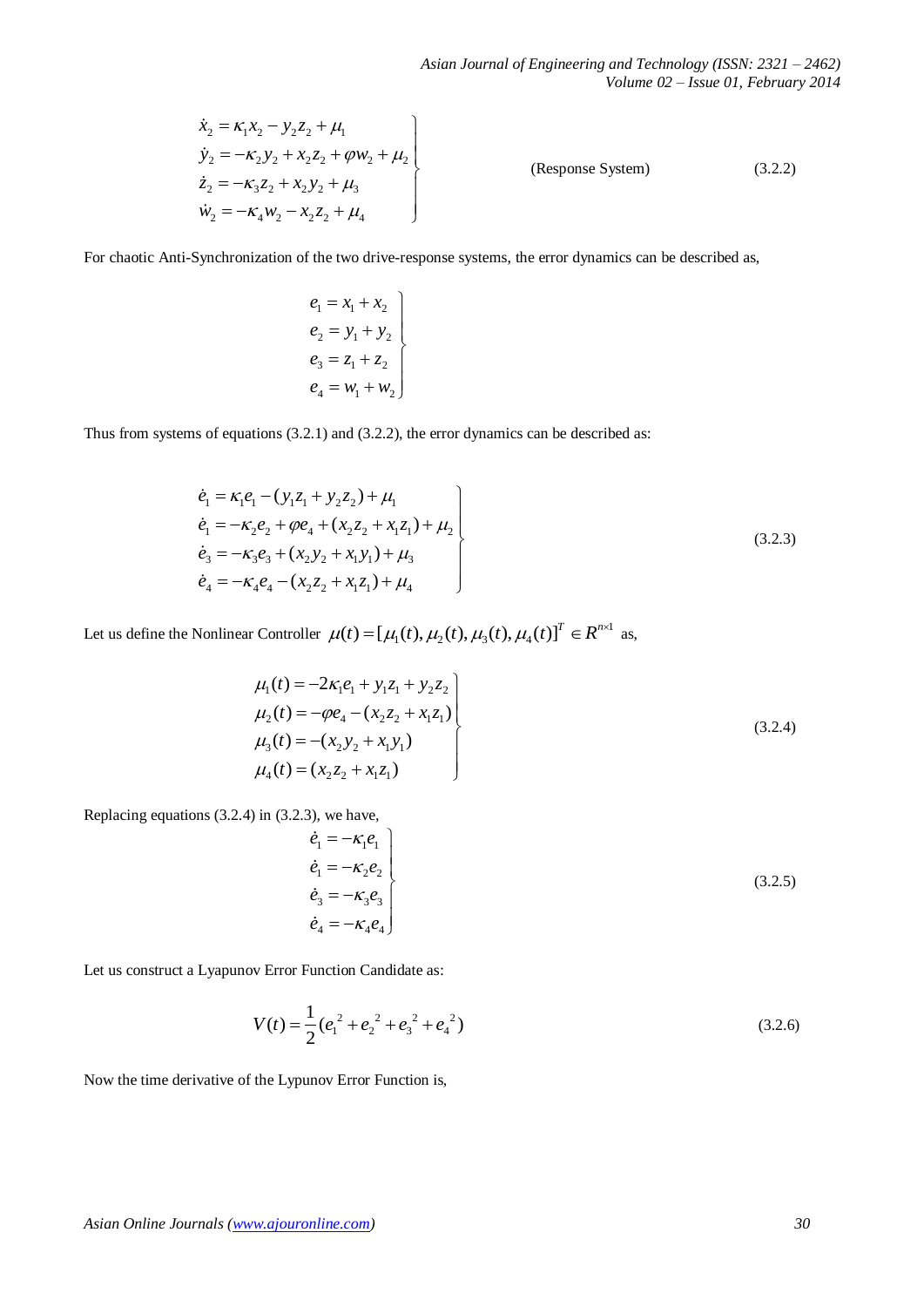*Asian Journal of Engineering and Technology (ISSN: 2321 – 2462) Volume 02 – Issue 01, February 2014*

$$
\dot{V}(t) = -k_1 e_1^2 - k_2 e_2^2 - k_3 e_3^2 - k_4 e_4^2 = -e^T \begin{pmatrix} k_1 & 0 & 0 & 0 \\ 0 & k_2 & 0 & 0 \\ 0 & 0 & k_3 & 0 \\ 0 & 0 & 0 & k_4 \end{pmatrix} e \prec 0
$$
  
Therefore,  $-\dot{V}(t) = e^T Be$  and  $B = \begin{pmatrix} 2 & 0 & 0 & 0 \\ 0 & 3 & 0 & 0 \\ 0 & 0 & 1.5 & 0 \\ 0 & 0 & 0 & 2 \end{pmatrix}$  which is also a positive definite matrix.

Hence based on Lyapunov Stability Theory [9], the origin of the error dynamics converge to the origin asymptotically. Thus drive and response systems (3.2.1) and (3.2.2) are asymptotically globally anti-synchronized.

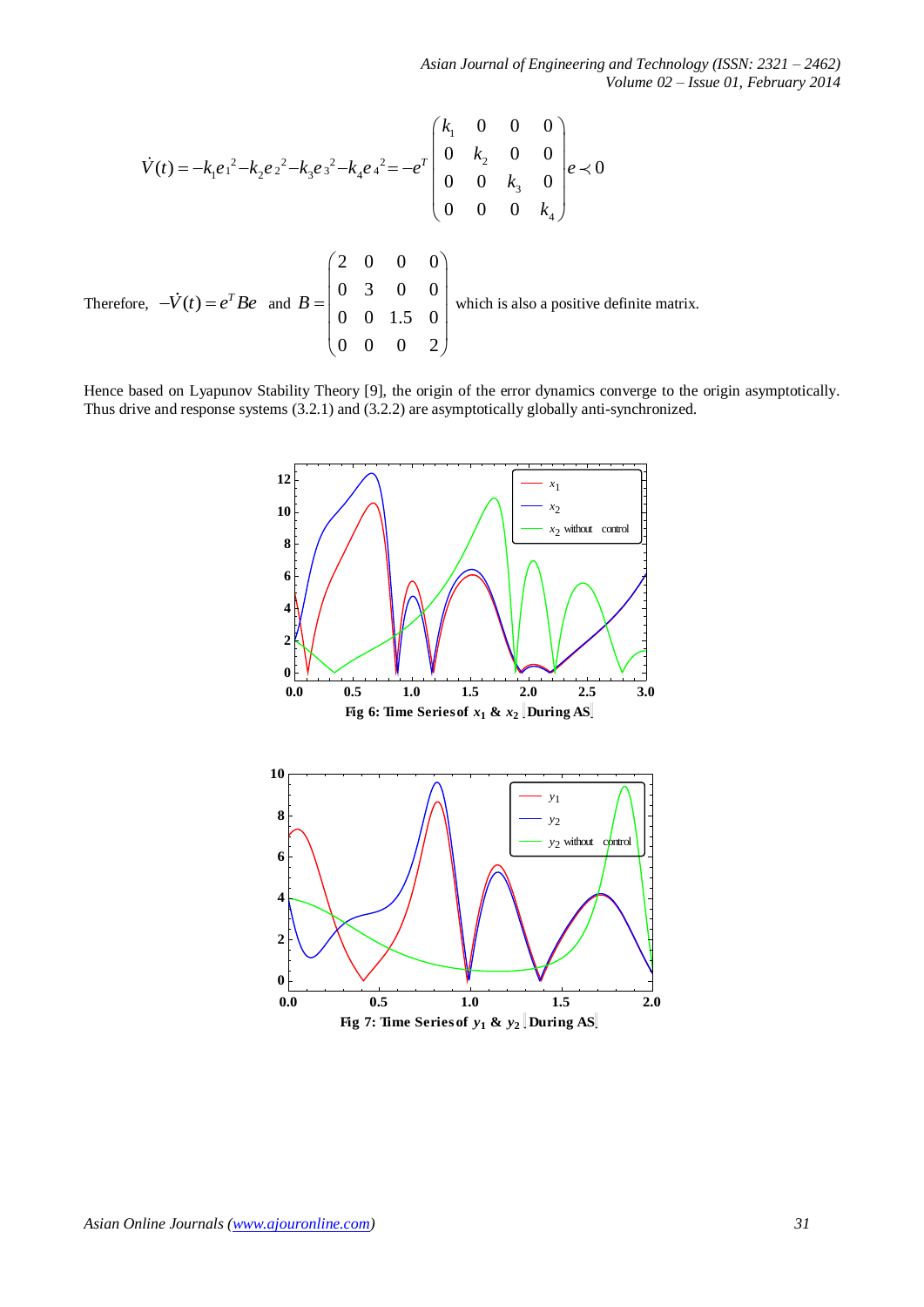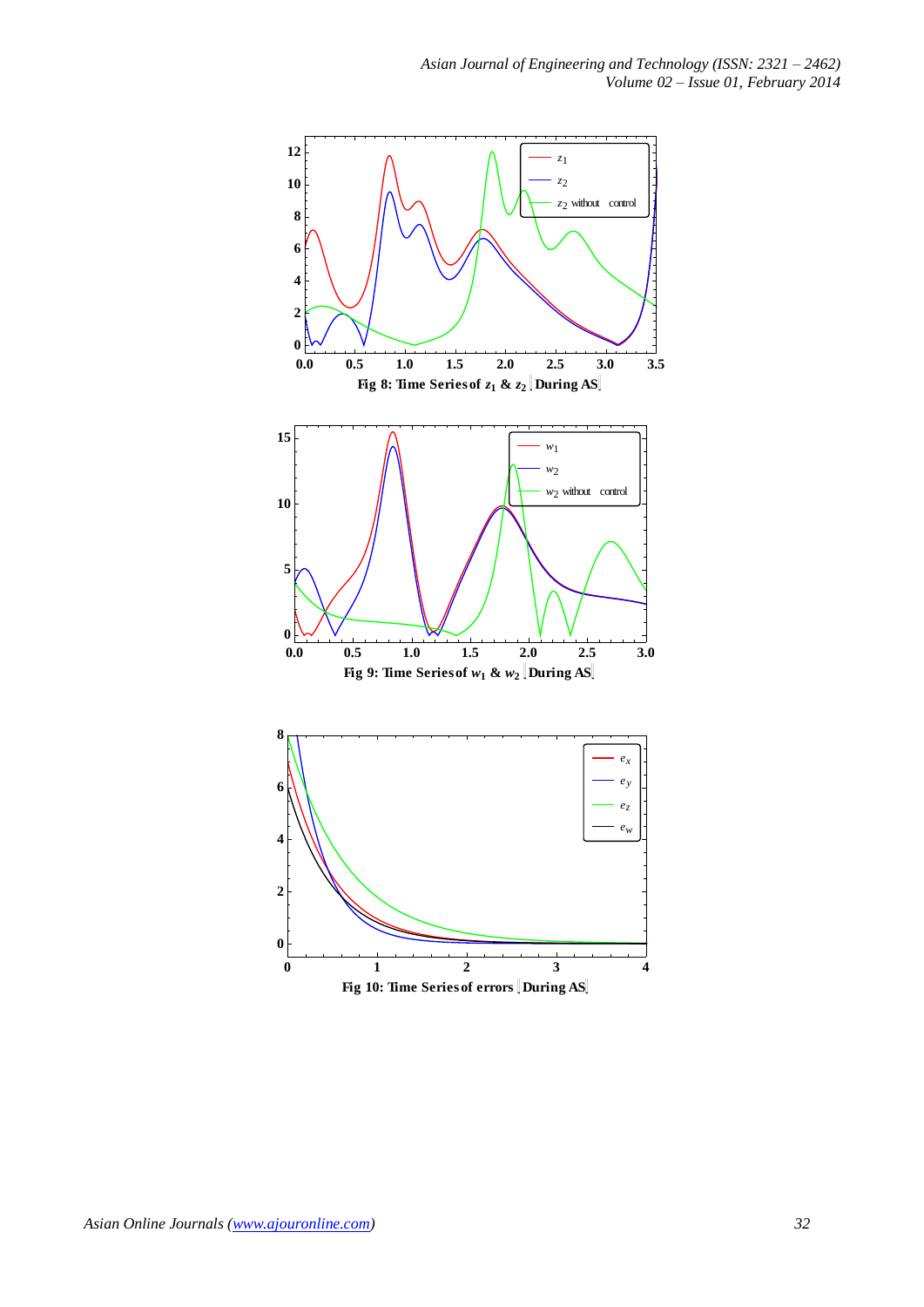

## **4. NUMERICAL SIMULATIONS**

For the hyperchaotic System [8], the parameter values are taken as  $\kappa_1 = 2$ ,  $\kappa_2 = 3$ ,  $\kappa_3 = 1.5$ ,  $\kappa_4 = 2$ ,  $\varphi = 1.6$  and  $\mathcal{E}=-1$ together with initial conditions:  $(x_1(0), y_1(0), z_1(0), w_1(0)) = (5,7,6,2)$ and  $\xi = -1$  together with initial conditions:  $(x_1(0), y_1(0), z_1(0), w_1(0)) = (5, 7, 6, 2)$  and  $(x_2(0), y_2(0), z_2(0), w_2(0)) = (2, 4, 2, 4)$ , we have plotted the time series of states variables for synchronization (Fig. 1-4) as well as for anti-synchronization (Fig 6-9) whereas figures 5 & 10 depict the time series of the errors for synchronization & anti-synchronization respectively. Lastly, in fig 11, we have drawn the graphs of the derivatives of the Lyapunov Errors Functions for both the cases in order to show the stability.

## **5. SUMMARY AND CONCLUSION**

In this paper, global chaos synchronization and anti-synchronization of an identical new hyperchaotic system have been studied. Based on Lyapunov Stability Theory and using the Nonlinear Active Control technique, a class of nonlinear controllers is designed to achieve the global stability of the error dynamics. Since the Lyapunov exponents or gain matrix are not required for numerical simulations, the Nonlinear Active Control Technique is an effective algorithm to synchronized and anti-synchronized two identical hyperchaotic systems.

In this study, using the Nonlinear Active Control Technique, it has been shown that the proposed approaches have exceptional transient performances and that analytically as well as graphically the synchronization and antisynchronization are asymptotically globally stable. In this study, it can be observed that synchronization is working faster than anti-synchronization. Results are presented in graphical forms with time history (figures 1-11). Numerical simulations are also given to validate the results. Figures 5 shows the synchronization errors figure 10 shows the antisynchronization errors for two identical hyperchaotic systems [8] respectively which shows that the proposed controllers are efficient with enough transient speed. Figure 11 show the derivatives of Lyapunov Error functions of identical synchronization and identical anti-synchronization respectively of the systems which shows that the error systems (figures 5 and 10) are feedback stabilized. Numerical simulations are also given to validate the results.

## **6. REFERENCES**

- [1]. L. Pecora and T. Carroll, "Synchronization in Chaotic Systems", Phys. Rev. Lett. 64, pp. 821– 823, 1990.
- [2]. M. Shahzad, & I. Ahmad, "Experimental study of synchronization and Anti-synchronization for spin orbit problem of Enceladus", IJCSE, 3(2), pp. 41-47, 2013.
- [3]. U. E. Vincent, "Synchronization of Identical and Nonidentical 4-D chaotic systems using Active Control", Chaos, Solitons and Fractals, 37, pp. 1065-1075, 2008.
- [4]. Hsien- keng Chen, "Global chaos synchronization of new chaotic systems via non-linear control", Chaos, Solitons and Fractals, 23, pp. 1245-1251, 2005.